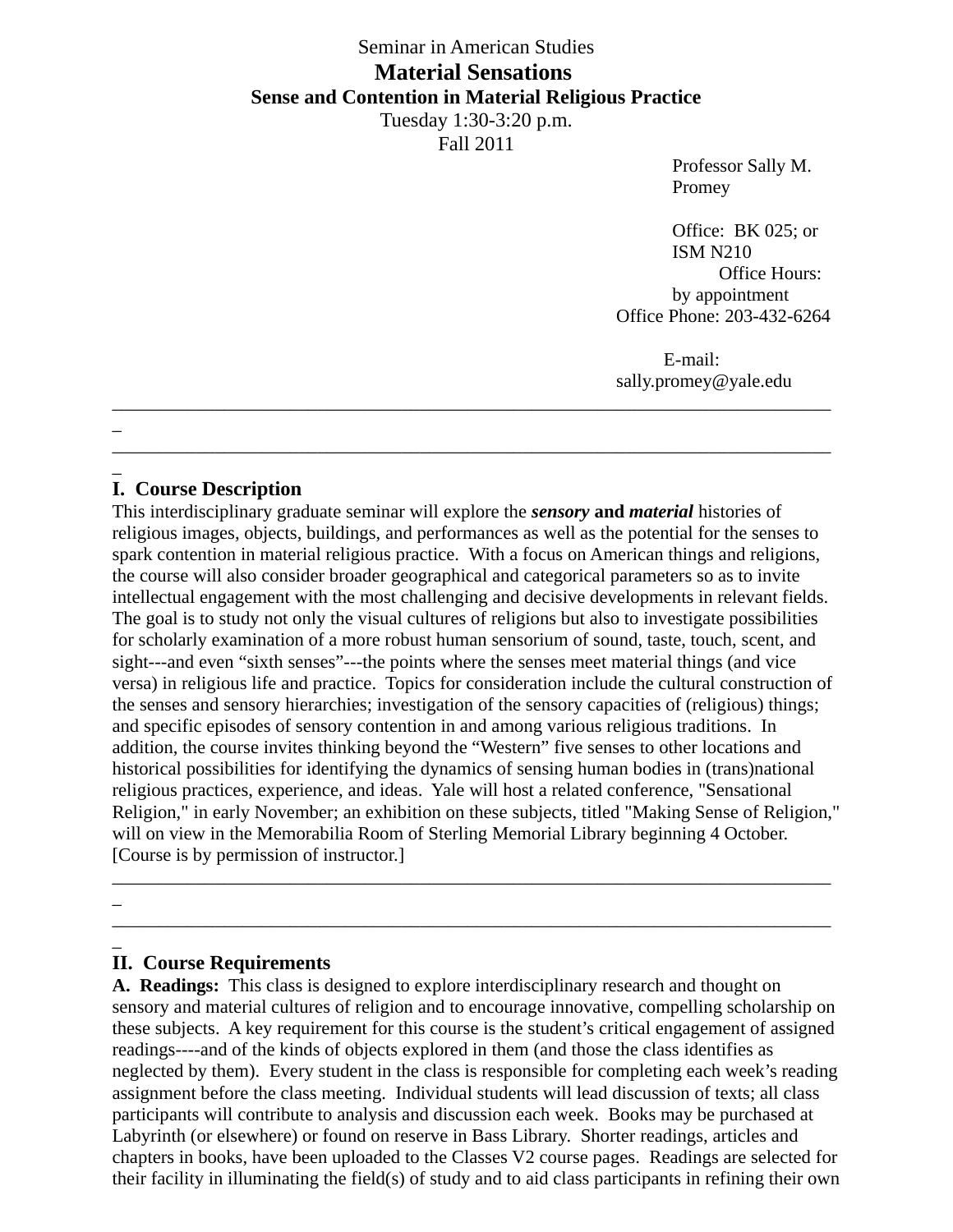approaches to research and writing on material subjects.

**B. Discussion Leadership and Reader Responses:** Students assigned to leadership roles for each week's readings will come to class prepared to facilitate discussion. It may be useful to think of this task as, in part, a brief critical review of the reading in question. Even more important than summarizing and critiquing key aspects of the author's argument, discussion leaders will be expected to engage the class in conversation on these and closely related subjects. *In preparation for leadership, please note that the goal is to elicit active classroom conversation about the reading and the ideas it proposes*; leaders are not being asked, in other words, to provide a comprehensive "report" on the reading. Students in leadership roles will arrange to make available in class, and when relevant, *reproductions of major images or objects under discussion*. For any given class session, each student not assigned a discussion leadership role for that session is expected to post reading responses (including questions) on the classes server and to come to class having read the week's set of responses by other class participants. These responses should be posted by 5:00 p.m. that Monday (before each Tuesday class session), in order to facilitate access to the entire class.

**C. Semester Presentation and Paper:** Each student will conduct research on a topic directly related to the seminar's constellation of subjects. This research may focus on a particular object or constellation of objects or on a particular instance of sensory contention, controversy, or censorship. On 4 October the class session will be devoted to initial conversation about each student's projected subject. By 18 October, students will have posted their proposal summaries to the class site on Classes V2. In the second half of the semester students will present this research in class and, at semester's end, turn in a final research paper of 15-18 pages in length. Reflection on and critique of semester projects, and ways to pursue and refine them, will form one substantial subject of in-class conversation.

\_\_\_\_\_\_\_\_\_\_\_\_\_\_\_\_\_\_\_\_\_\_\_\_\_\_\_\_\_\_\_\_\_\_\_\_\_\_\_\_\_\_\_\_\_\_\_\_\_\_\_\_\_\_\_\_\_\_\_\_\_\_\_\_\_\_\_\_\_\_\_\_\_\_\_\_\_ \_\_\_\_\_\_\_\_\_\_\_\_\_\_\_\_\_\_\_\_\_\_\_\_\_\_\_\_\_\_\_\_\_\_\_\_\_\_\_\_\_\_\_\_\_\_\_\_\_\_\_\_\_\_\_\_\_\_\_\_\_\_\_\_\_\_\_\_\_\_\_\_\_\_\_\_\_

#### $\overline{\phantom{a}}$ **III. Course Grades**

Grades will be earned for performance in three areas:

Discussion leadership, reader responses, and overall class participation, including conference attendance; see description below (30%) Presentation of research in class (30%)

\_\_\_\_\_\_\_\_\_\_\_\_\_\_\_\_\_\_\_\_\_\_\_\_\_\_\_\_\_\_\_\_\_\_\_\_\_\_\_\_\_\_\_\_\_\_\_\_\_\_\_\_\_\_\_\_\_\_\_\_\_\_\_\_\_\_\_\_\_\_\_

\_\_\_\_\_\_\_\_\_\_\_\_\_\_\_\_\_\_\_\_\_\_\_\_\_\_\_\_\_\_\_\_\_\_\_\_\_\_\_\_\_\_\_\_\_\_\_\_\_\_\_\_\_\_\_\_\_\_\_\_\_\_\_\_\_\_\_\_\_\_\_\_\_\_\_\_\_

Final paper, 15-18 pages (40%)

 $\overline{\phantom{a}}$ 

 $\overline{\phantom{a}}$ 

## **IV. Course Calendar and Readings**

|            | Introduction to the Course---Rethinking Things: Sensation,<br>Tu 6 Sept<br>Religion, and the "Modern" Academy |  |  |  |
|------------|---------------------------------------------------------------------------------------------------------------|--|--|--|
|            | Tu 13 Sept Why (and How) Sensory Cultures?                                                                    |  |  |  |
| Readings:  | •David Howes, Sensual Relations                                                                               |  |  |  |
|            | • E. Edwards, C. Gosden, and R. Phillips (eds.), "Introduction" to Sensible                                   |  |  |  |
|            | Objects; and Classen and Howes, "The Museum as Sensescape: Western                                            |  |  |  |
|            | Sensibilities and Indigenous Artifacts," also in Sensible Objects                                             |  |  |  |
| Tu 20 Sept | <b>Sensation and Materiality</b>                                                                              |  |  |  |
| Readings:  | •W.J.T. Mitchell, What Do Pictures Want, Part Two, "Objects"                                                  |  |  |  |

●Daniel Miller (ed.), *Materiality*, contributions by Miller